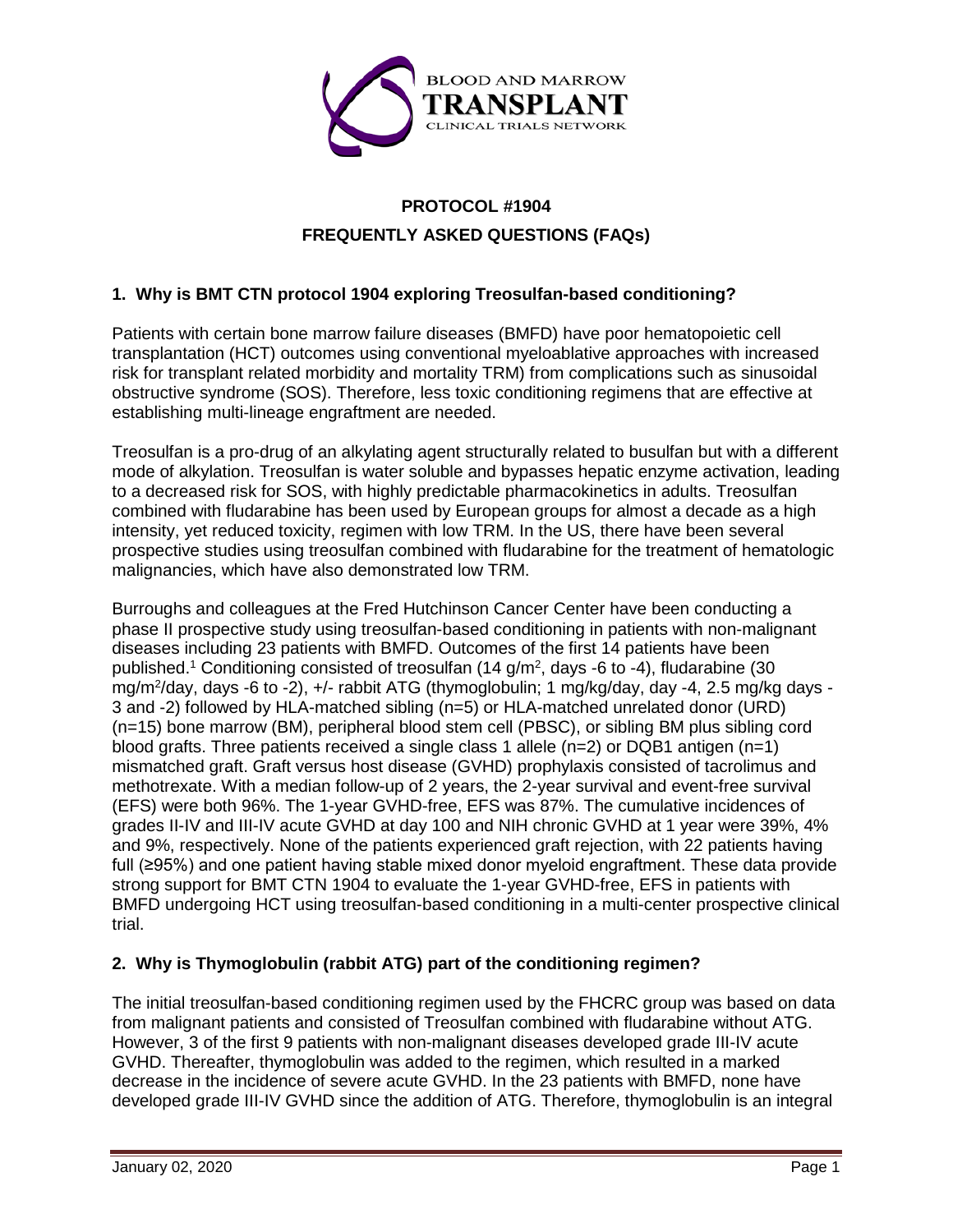component of the conditioning regimen for patients with nonmalignant diseases including BMFD.

#### **3. Why did we include certain bone marrow failure diseases and exclude others?**

BMT CTN protocol 1904 will enroll patients with BMFD treatable by allogeneic HCT including but not limited to Shwachman Diamond syndrome, Diamond Blackfan anemia, congenital sideroblastic anemia, GATA 2 mutation with associated marrow failure, SAMD9 or SAMD9L disorders, congenital amegakaryocytic thrombocytopenia, and paroxysmal nocturnal hemoglobinuria. In addition, patients with an undefined BMFD (a patient with bone marrow failure for whom a genetic mutation has not been identified) or a BMFD with a genetic mutation not listed above but treatable by allogenic HCT will be eligible for this trial following approval by the BMT CTN 1904 Eligibility Review Committee.

Patients with idiopathic aplastic anemia will be excluded as this group of patients does not require myeloablative conditioning. In addition, patients with dyskeratosis congenita will also be excluded as this group of patients also does not require myeloablative conditioning and there is reason to avoid alkylators in this group of patients given long-term risks for malignancy and pulmonary toxicity. Lastly, patients with Fanconi anemia will also be excluded due to limited data using treosulfan in this group.

# **4. Why did we create the BMT CTN 1904 Protocol Eligibility Review Committee?**

For some BMFD, there are not standard agreed upon criteria for when to take a patient to HCT. In addition, there are many patients with BMFD who do not have a genetic mutation identified, but who would benefit from an allogenic HCT based upon their phenotype. The BMT CTN 1904 Protocol Eligibility Review Committee (ERC) will provide a comprehensive review of the patient's diagnosis and ensure that all patients enrolled onto BMT CTN 1904 meet protocol eligibility in terms of the patient's underlying disease.

# **5. Why is GVHD-free, Event-Free Survival the primary endpoint?**

Although, allogeneic HCT is curative for many patients with (BMFD), often patients with BMFD do not need to go to HCT immediately. For example, a patient with Diamond Blackfan anemia can continue to receive life-long red blood cell transfusions and chelation therapy versus preceding forward with HCT. Therefore, we need to set a high bar for an effective endpoint for this HCT trial. Specifically, we need to strive for excellent event-free survival (an event is defined as death, rejection, or 2nd HCT) as well as GVHD-free survival since GVHD is of no benefit for patients with non-malignant diseases.

#### **6. Why are we including bone marrow and peripheral blood stem cell grafts and not alternative donors?**

BM will be the preferred stem cell source. PBSC will be allowed if a suitable BM donor is not available, or the donor refuses to donate BM. We do not want to potentially lose a well-matched donor if they are only willing to give PBSC. We excluded alternative donor grafts (cord blood or haploidentical) as there is little data using treosulfan based conditioning regimen with these graft sources in patients with BMFD.